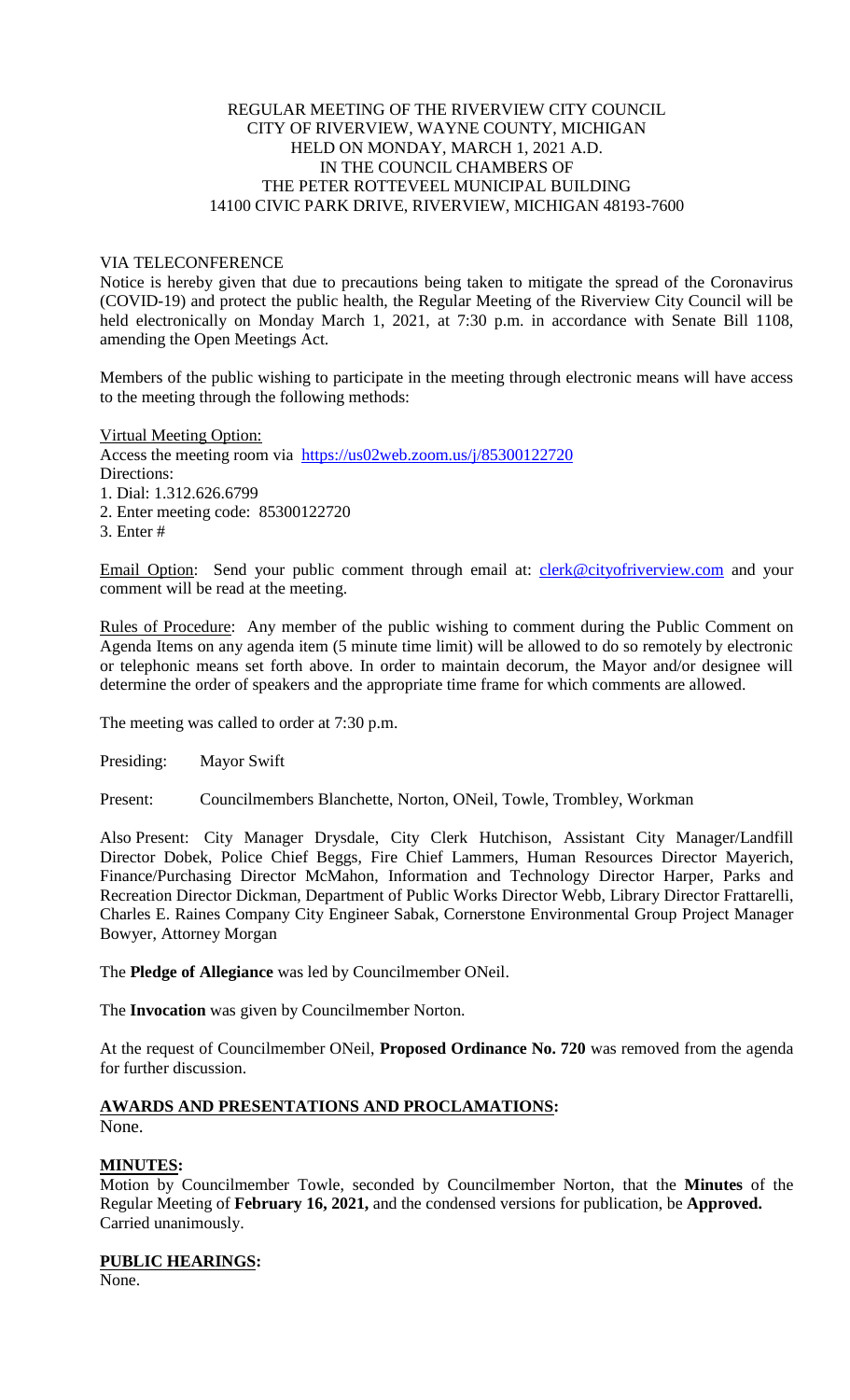### **PUBLIC COMMENTS:**

At this time, the Mayor asked if anyone wished to address the City Council. No one spoke.

# **ORGANIZATIONAL BUSINESS:**

None.

#### **CONSENT AGENDA:**

Motion by Councilmember Towle, seconded by Councilmember ONeil, that the **Consent Agenda** be Approved as follows:

 Authorize **Solicitation** of **Bids** for **Replacement** of **Library Entrance Sign**, **Foundation** and Authorize **Engineering Fees** not to exceed \$**3,900.00** with **Charles E. Raines Company.**

Carried unanimously.

# **RESOLUTIONS:**

Motion by Councilmember Trombley, seconded by Councilmember Towle, that Resolution No. 21-07, in Support of the Riverview **Hall** of **Fame Awards and Scholarship Foundation**, be Adopted.

### RESOLUTION NO. 21-07

CITY OF RIVERVIEW RESOLUTION IN SUPPORT OF THE ANNUAL HALL OF FAME AWARDS CEREMONY AS SPONSORED BY THE RIVERVIEW HALL OF FAME AND SCHOLARSHIP FOUNDATION.

- WHEREAS, the Riverview Hall of Fame and Scholarship Foundation has distinguished itself in past years through the promotion of community pride and recognition by honoring deserving individuals who have made a lasting contribution to the Riverview community; and
- WHEREAS, the Riverview Hall of Fame and Scholarship Foundation has announced plans for the annual "HALL OF FAME" awards ceremony and banquet to be held at Arnaldo's on Tuesday, May 18, 2021, if possible; and
- WHEREAS, the Riverview City Council desires to expressly support the mission, purposes, and goals of the Riverview Hall of Fame and Scholarship Foundation on the occasion of this event.
- NOW, THEREFORE, BE IT RESOLVED BY THE CITY COUNCIL OF THE CITY OF RIVERVIEW, MICHIGAN AS FOLLOWS:
	- 1. The City of Riverview formally acknowledges and commends the Riverview Hall of Fame and Scholarship Foundation in the promotion of the annual "Hall of Fame" awards ceremony and banquet to be held on May 18, 2021, if possible.
	- 2. The Riverview City Council hereby appropriates the sum of \$500.00 to the Riverview Hall of Fame and Scholarship Foundation in support of scholarship grants to local students.
- BE IT FURTHER RESOLVED that the Riverview City Council extends its admiration and gratitude to the award recipients for this occasion in honor and recognition for the accomplishments and contributions these individuals bring to the Riverview community.

AYES: Mayor Swift, Councilmembers Blanchette, Norton, ONeil, Towle, Trombley, Workman NAYS: None.

 $\frac{1}{2}$  , and the contract of the contract of the contract of the contract of the contract of the contract of the contract of the contract of the contract of the contract of the contract of the contract of the contract

EXCUSED: None.

ADOPTED this 1st day of March, 2021. ATTEST:

Andrew M. Swift, Mayor